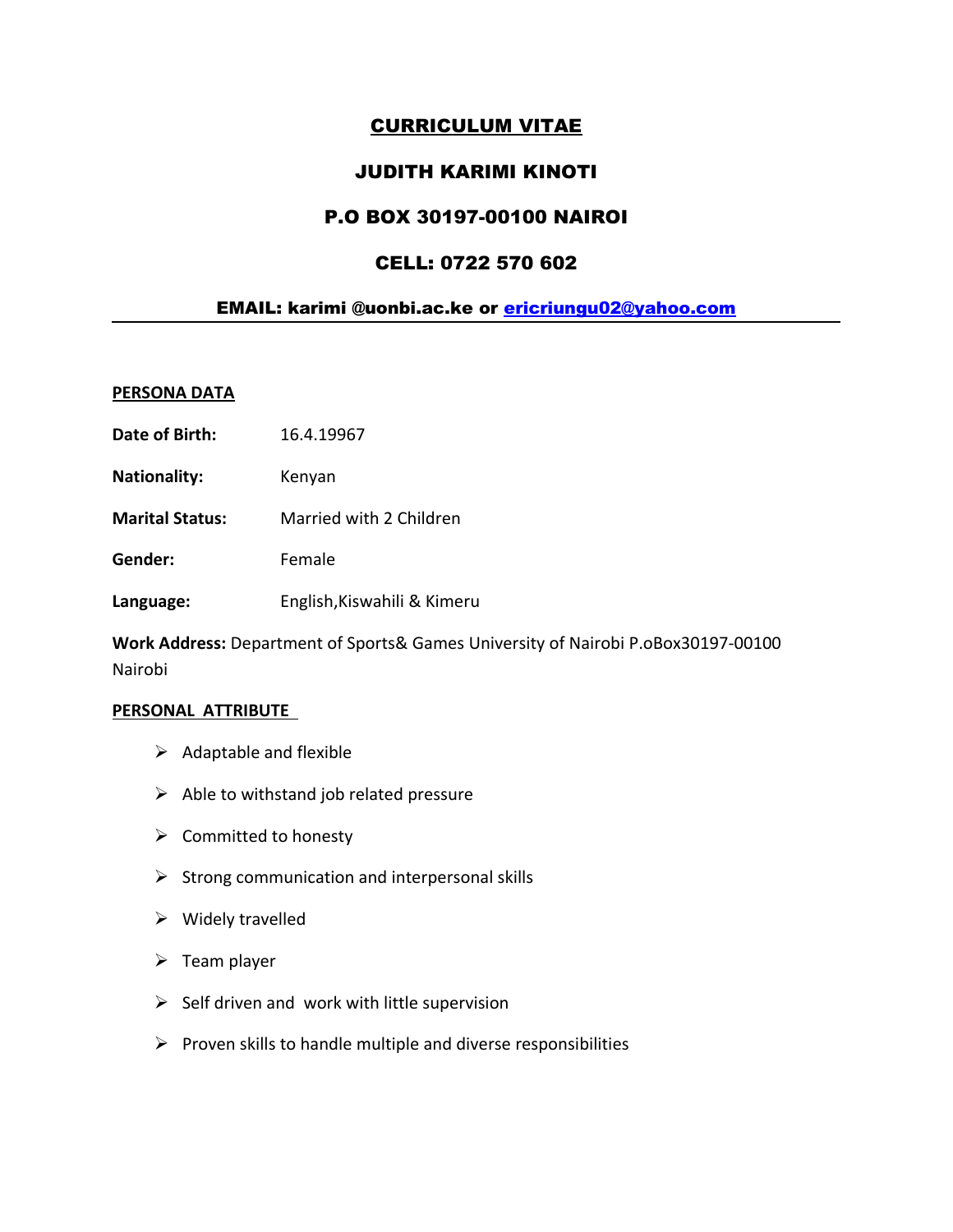## **EDUCATION BACKGROUND**

#### **2010-To date**

PHD Candidate at the Department of Educational Administration and Planning

University of Nairobi. Thesis On '**'Administrative and student's related factors that** 

## **Influence student's participation in Sport and games in Kenyan Universities''**.

**2006:** Master of Education Administration (Physical Education option), University of Nairobi.

**1993:** Bachelor of Education (B.E Honors) Kenyatta University.

**1988:** Kenya Advance Certificate of Secondary School Education

(KACE) St Mary's girls, IGOJI Meru-Kenya

**1986:** Kenya Certificate of Secondary School

NDAGENE Secondary School,Meru-Kenya

## **WORK EXPERIENCE**

- **2004:** To Date: Ass Games Tutor ,U.o.N
- **1997-2003:** Lecturer Thogoto Teacher's Training College

**1993-1996:** Assistant Lecturer Thogoto Teachers Training College

## **CURRENT ROLES AND DUTIES**

- $\odot$  Planning, implementation and supervision of students Sports for and procurement of Sport Equipment and kits.
- Organizing of students Sport Fixtures
- Co-coordinating Sport Activities/Progammes forUON output Campuses

(Kisumu ,Mombasa)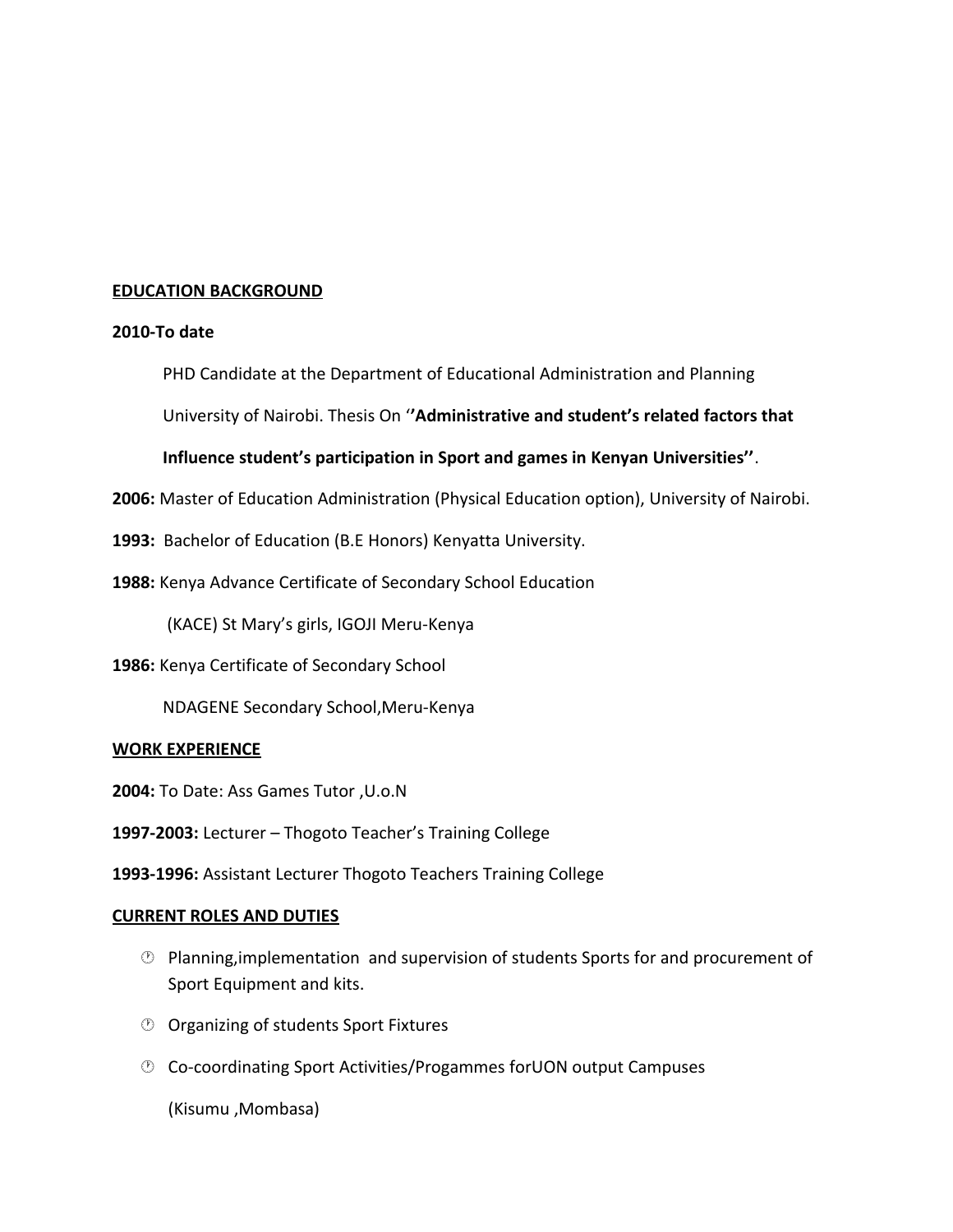- $\circled{P}$  Procurement of Swimming pool Chemical
- $\circled{2}$  Supervision of the casual workers in the Sports fields.
- $\circled{1}$  Coaching and teaching of sport teams.
- Departmental ISO committee member
- Departmental PC committee member
- *<sup>1</sup>* Departmental Integrity team member
- Mantainance and repair of sport facilities at both College and Central Department.
- $\circled{2}$  Supervision of lifeguards/swimmers at uon swimming pool
- Games Tutor i/c of students and Games programmes at CHSS and CPBS

#### **ACHIEVEMENTS**

#### **August 2012:**

Acted Director Sport & Games University of Nairobi on various occasions.

#### **March 2012:**

Appointed acting Games Tutor CBPS

Initiated Construction of the new volleyball pitch and Basketball

## **March 2012:**

Held the fast ever women Sport day at University of Nairobi funded by FISU''

- **2011:** Appointed departmental Integrity member
	- $\circled{1}$  Held the first sport day for Kisumu Campus at Kisumu Polytechnic
	- $\circled{2}$  Chaperon; University of Nairobi during the National games held at Ruaraka
	- $\circled{C}$  Secure Sport Equipment donation for softball from Kenya Softball Federation.
	- $\circled{1}$  Introduced Softball Sport in the University.

**2010:** Chaperon; University of Nairobi during the East African Interuniversity Games held at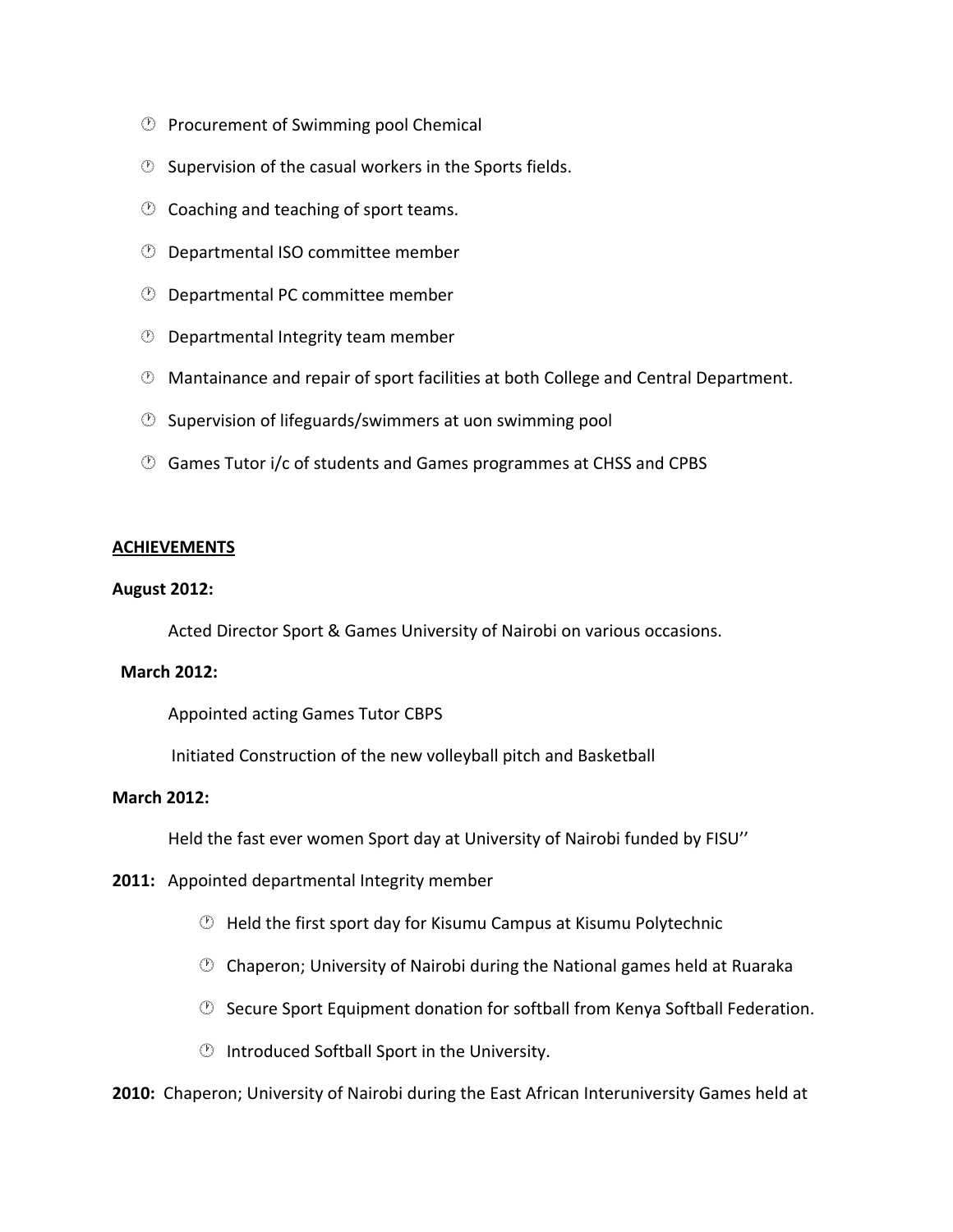Kenvatta University from  $17^{\text{th}} - 22^{\text{nd}}$  Dec 2010

**2009:** Member of University Organizing committee of National –Inter –University Games held at

U.o.N from  $17$ th –  $21$ <sup>st</sup> Dec 2009.

- **2008:** Elected treasure ,Kenya Universities Sport Association(KUSA)
	- Team manager during the ( FASU) African University games held in Kampala,Uganda August 2008
- **2007:** Established a new volleyball pitch and Handball pitch at Kikuyu Campus
	- *<b>E* Part time Lecturer Department of Physical Education and Sports at CEES.
- **2006:** Established the gymnasium at School of business,CHSS
	- Renovated the Half basketball court at SOB.
	- Established Netball pitch at the SOB

**2005:** Establish the Handball Court at SOB.

### **2004- To Date:**

- $\odot$  Games Tutor in charge of University Swimming pool and casual workers, administration of Central sport facilities, Coach University team e.g. Handball, Netball, Basketball and Martial arts.
- $\circled{2}$  Coach, plan design supervise Sport program for student.

## **COLLEGE WORK EXPERIENCE**

## **2008-to Date**: **College of Humanities and Social Sciences**. (Upper case**)**

- $\triangleright$  Initiated the construction of the volleyball pitch at school of Law
- $\triangleright$  Constructed the Handball pitches, Netball and volleyball pitches at School of business
- Established various teams for School of Journalism and School of Economic.
- $\triangleright$  Establish teams at Outpost College namely Kisumu and Mombasa Campus.
- $\triangleright$  Prepare College Sport annual procurement budget and Sport program.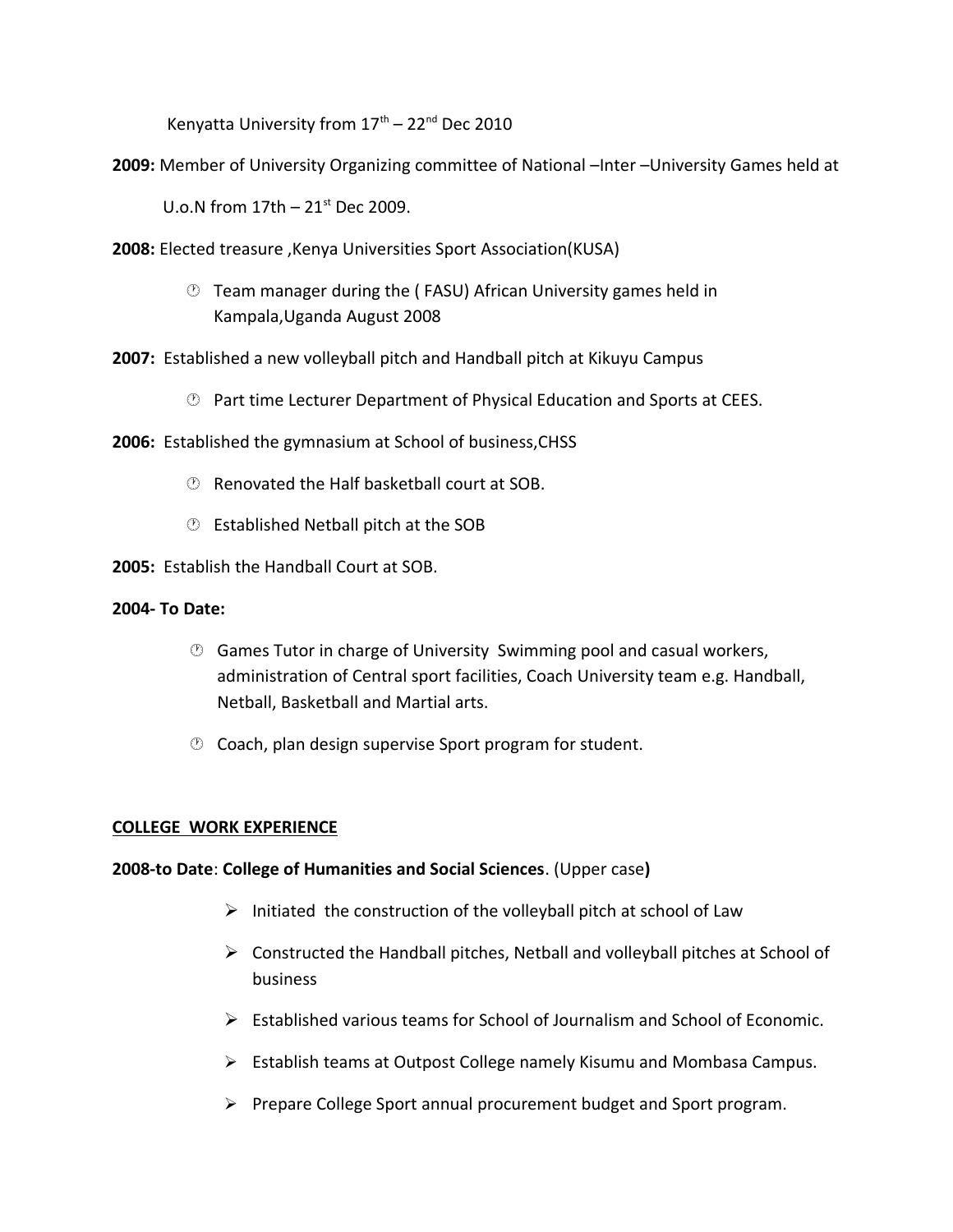- $\triangleright$  Procurement of Sport Equipment and Kit.
- $\triangleright$  Planning designing and supervising and Administering Sport and games programs for student.

### **COLLEGE OF PHYSICAL AND BIOLOGICAL SCIENCES.**

- $\triangleright$  Current games tutor CPBS
- $\triangleright$  Preparation of the College annual procurement budget and Sport program
- $\triangleright$  Procure enough kit and equipment for College student
- $\triangleright$  Coach plan design constructing supervising Sport and games program for students.
- $\triangleright$  Establish the basketball pitch and volleyball pitch

## **COURSES AND CONFERENCES ATTENDED**

- $\triangleright$  Pre games conference on sport research and management at Kenyatta University in 2010.
- $\triangleright$  Fitness Instructors Certificate Course Level I at Kenyatta University in (2007).
- $\triangleright$  Life skill promoters certificate course held (2000)
- $\triangleright$  Sport Stadia Management (2005)
- Athletic Officially and Coaching Course at Chepkoilel University College (2012)
- $\triangleright$  Regional Handball Coaching Course held in Zanzibar, Tanzania (2009).

## **OTHER EXPERIENCE**

- $\triangleright$  I am proficient in Ms-Word, Ms-Excel, MS-Internet Explorer which contributes to my organizational skills.
- $\triangleright$  I have contributed in drawing the department strategic plan for the purpose of sport development and competition planning.
- $\triangleright$  Instrumental in organizing Captain Seminars.
- $\triangleright$  Started Sport Department at School of Economic and School of Journalism respectively.
- $\triangleright$  The current Assistant Treasurer Athletics Kenya.